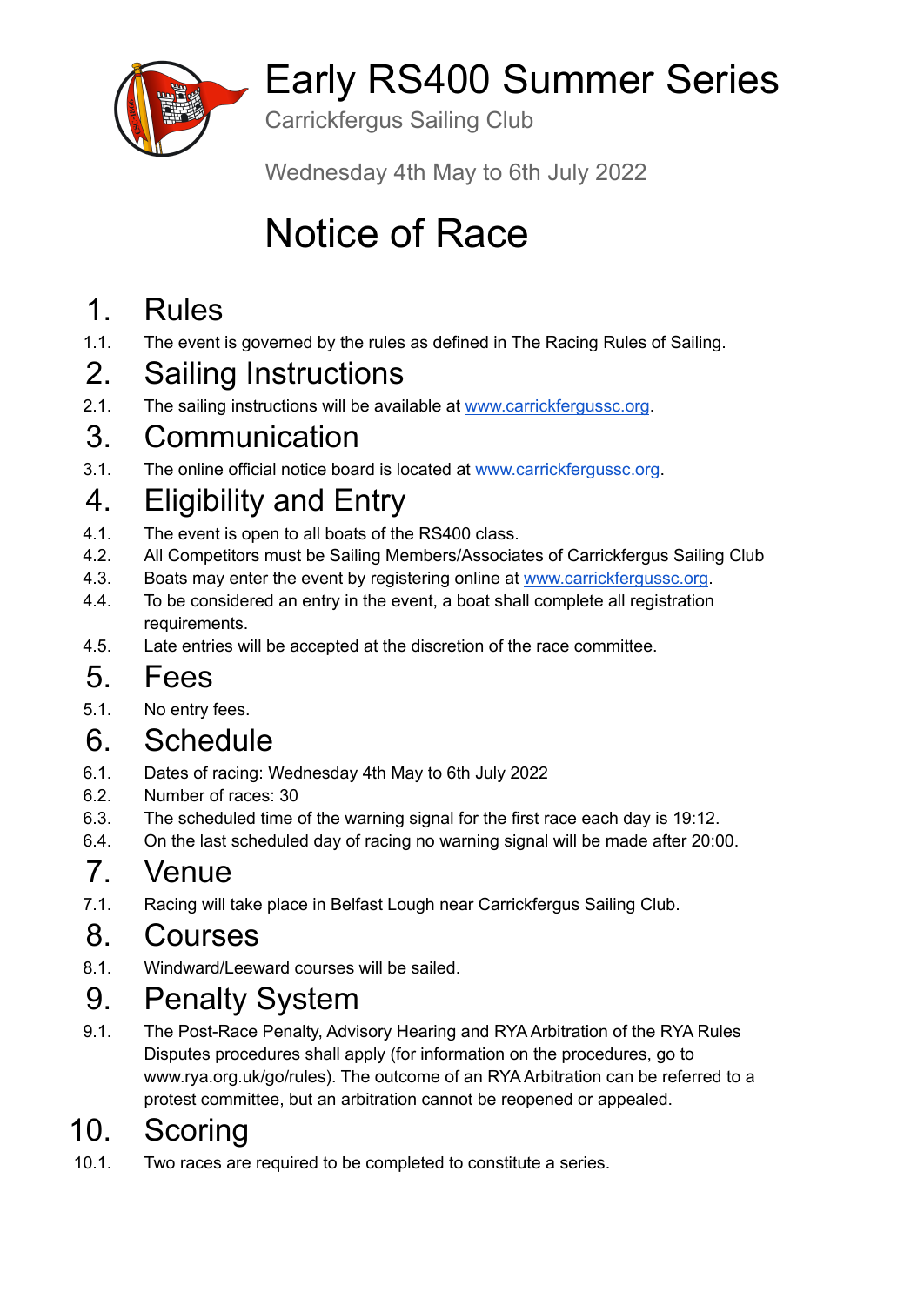- 10.2. The number of race scores to be excluded is based on the number of races completed as follows: 1 to 4 races - 0 discards, 5 to 8 races - 1 discard, 9 to 12 races - 2 discards, 13 to 16 races - 3 discards, 17 to 20 races - 4 discards, 21 to 24 races - 5 discards, 25 to 28 races - 6 discard, 29 to 30 races - 7 discards.
- 10.3. Rule A5.2 is changed so that, a boat that did not come to the starting area, came to the starting area but did not start, did not sail the course, did not finish, retired or was disqualified shall be scored points for the finishing place one more than the number of boats that came to the starting area.

#### 11. Risk Statement

- 11.1. Rule 3 of the Racing Rules of Sailing states: 'The responsibility for a boat's decision to participate in a race or to continue racing is hers alone.'
- 11.2. Sailing is by its nature an unpredictable sport and therefore inherently involves an element of risk. By taking part in the event, each competitor agrees and acknowledges that:

(a) They are aware of the inherent element of risk involved in the sport and accept responsibility for the exposure of themselves, their crew and their boat to such inherent risk whilst taking part in the event.

(b) They are responsible for the safety of themselves, their crew, their boat and their other property whether afloat or ashore.

(c) They accept responsibility for any injury, damage or loss to the extent caused by their own actions or omissions.

(d) Their boat is in good order, equipped to sail in the event and they are fit to participate.

(e) The provision of a race management team, patrol boats and other officials and volunteers by the event organizer does not relieve them of their own responsibilities.

(f) The provision of patrol boat cover is limited to such assistance, particularly in extreme weather conditions, as can be practically provided in the circumstances.

(g) It is their responsibility to familiarise themselves with any risks specific to this venue or this event drawn to their attention in any rules and information produced for the venue or event and to attend any safety briefing held for the event.

(h) They are responsible for ensuring that their boat is equipped and seaworthy so as to be able to face extremes of weather; that there is a crew sufficient in number,

experience and fitness to withstand such weather; and that the safety equipment is properly maintained, stowed and in date and is familiar to the crew.

(i) Their boat is adequately insured, with cover of at least £3million against third party claims

### 12. Privacy Statement

12.1. The personal information you provide to the organizing authority will be used to facilitate your participation in the event. If you have agreed to be bound by the Racing Rules of Sailing and the other rules that govern the event (the rules), the legal basis for processing that personal information is contract. If you are not bound by the rules, the legal basis for processing that personal information is legitimate interest. Your personal information will be stored and used in accordance with the organizing authority's privacy policy. When required by the rules, personal information may be shared with the RYA,